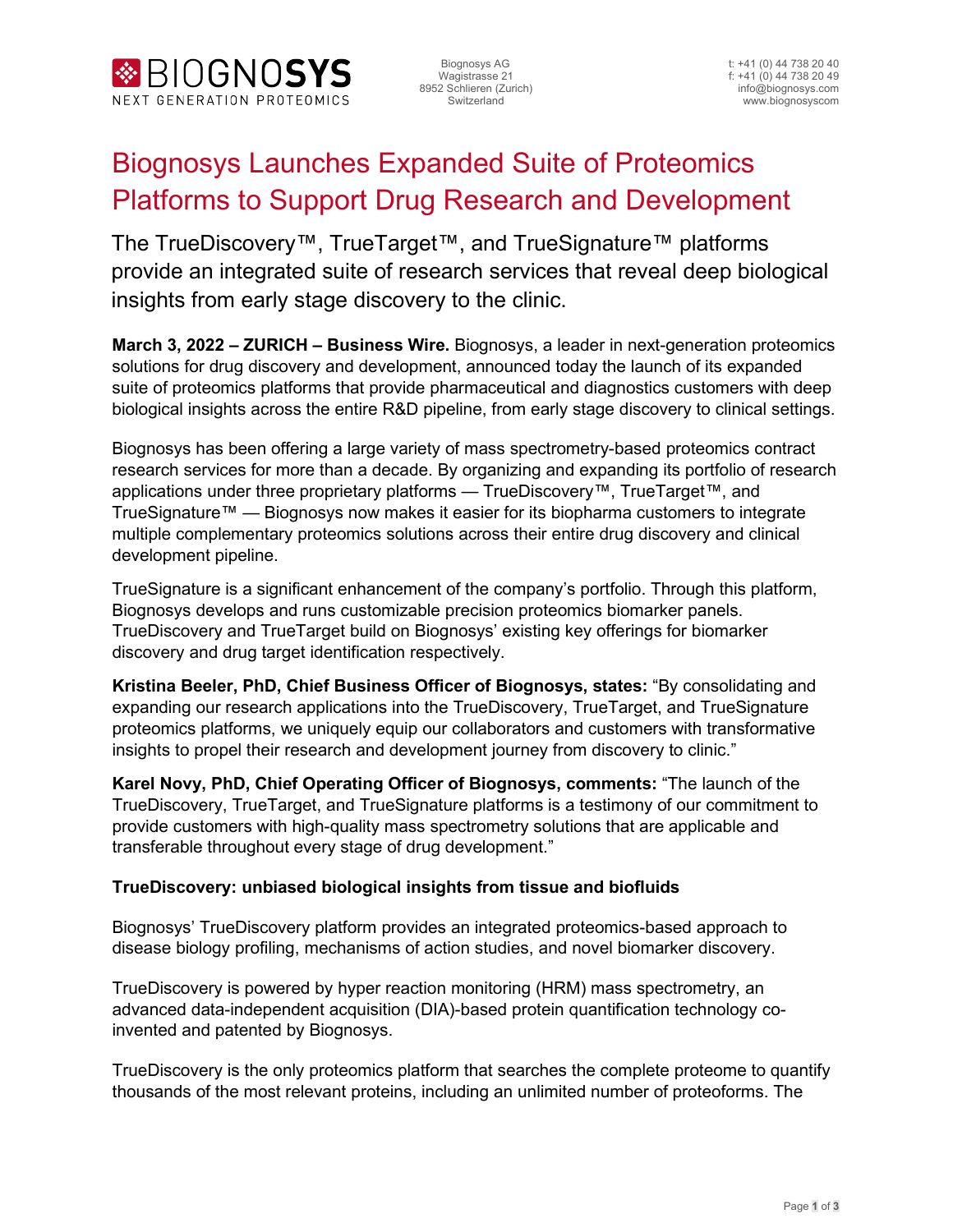

platform achieves a depth of up to 13,000 proteins in tissue and 5,000 proteins in biofluids, and analyzes tens of thousands of peptide-level data points for enhanced specificity. The generated data are highly reproducible and easily transferrable to clinical assays. Studies using TrueDiscovery are performed in Biognosys' GLP certified and GCP [compliant lab facility.](https://biognosys.com/news/biognosys-announces-glp-certification-of-its-proteomics-facility-by-the-swiss-health-authorities/) For more information, visit [truediscovery.bio.](http://www.biognosys.com/)

### **TrueTarget: novel drug target identification and validation**

Biognosys' TrueTarget proteomics platform addresses the most pressing challenges in early drug discovery: target identification and validation. By identifying on- and off-target binding effects across the proteome, TrueTarget can help accelerate and de-risk the early stages of drug development.

TrueTarget is powered by limited proteolysis-coupled mass spectrometry (LiP-MS), a proprietary, patented chemoproteomics technology co-developed by Biognosys. TrueTarget is the only tool to probe structural changes across the complete proteome with peptide-level resolution, providing unique insights into compound binding and target identification. The platform elucidates mechanisms of action and reveals unanticipated toxicities. For more information, visit [truetarget.bio.](http://www.biognosys.com/)

#### **TrueSignature: custom panels for absolute protein quantification**

Biognosys' TrueSignature platform provides high-precision customizable proteomics panels for pharmacodynamic readouts and clinical biomarker monitoring — a significant addition to the company's discovery proteomics services.

Parallel reaction monitoring mass-spectrometry powers the platform, allowing complete customization and independence from affinity-based recognition and reagent availability. The TrueSignature panels offer an unprecedented level of multiplexing, enabling the simultaneous absolute quantification of up to 100 proteins with industry-leading throughput.

TrueSignature panels can be developed within weeks and are available both as a standalone solution or an integrated solution, in which insights from TrueDiscovery studies guide the choice of proteins in the custom panels. This platform was built through a series of successful pilot projects with multiple collaborators and was already deployed in clinical trial settings. The TrueSignature offering will be available under GLP and GCP in the near future. For more information, visit [truesignature.bio.](http://www.biognosys.com/)

# About Biognosys

Biognosys is a leader in next-generation proteomics, dedicated to transforming life science by inventing and developing cutting-edge proteomics technology and solutions, and making them widely available for pharmaceutical and biotechnology researchers, and proteomics experts. The company offers a versatile portfolio of proprietary proteomics services, software, and kits, including the TrueDiscovery™, TrueTarget™, and TrueSignature™ platforms and flagship software Spectronaut™. These solutions provide a multi-dimensional view of protein expression, function, and structure in all biological species and sample types. Biognosys'